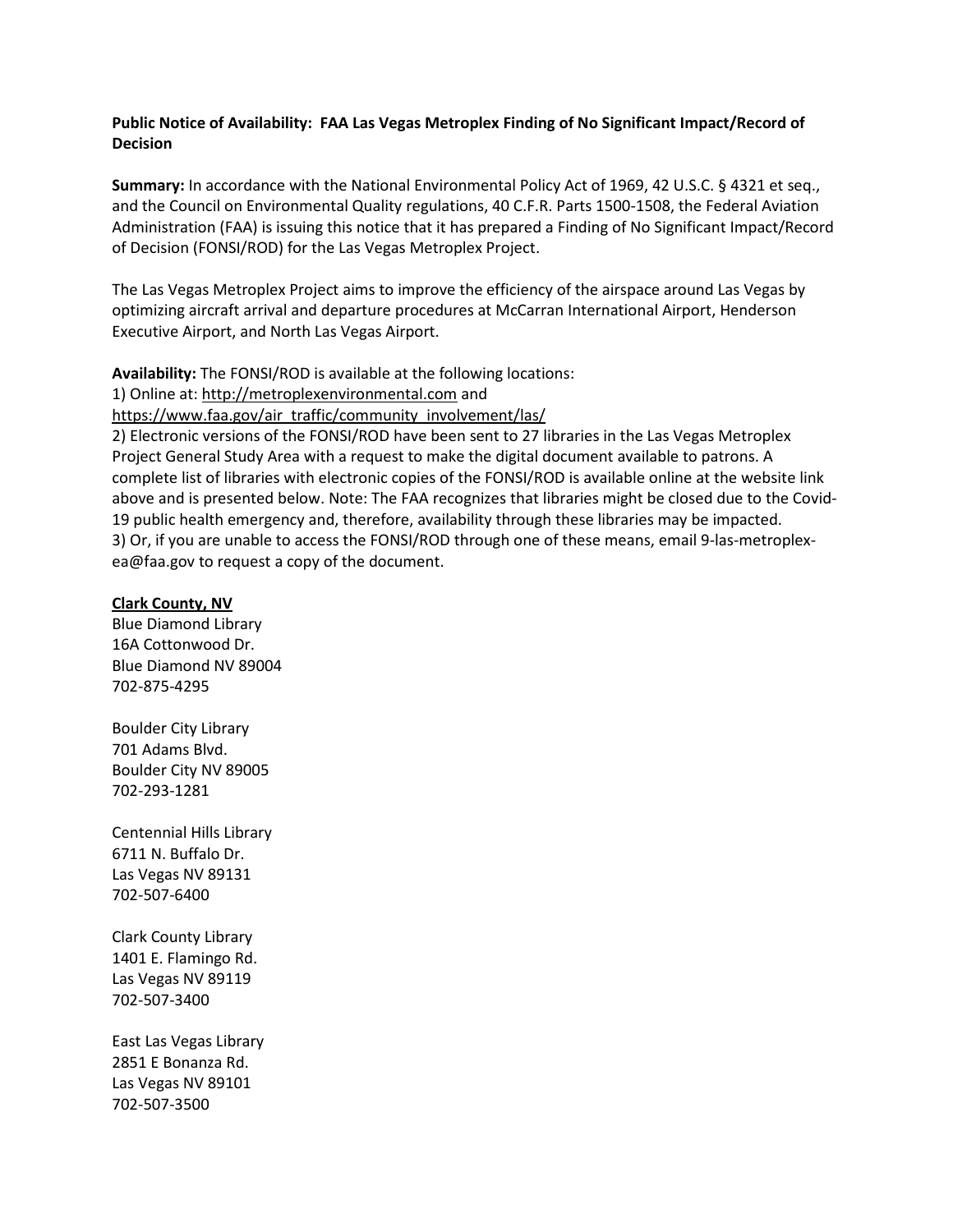Enterprise Library 25 E Shelbourne Ave. Las Vegas NV 89123 702-507-3760

Heritage Pk. Sr. Ctr Library 300 S. Racetrack Rd. Henderson NV 89015 702-207-4258

Indian Springs Library 715 Gretta Ln. Indian Springs NV 89018 702-879-3845

Laughlin Library 2840 Needles Hwy. Laughlin NV 89029 702-507-4060

Meadows Library 251 W. Boston Ave. Las Vegas NV 89102 702-474-0023

Moapa Town Library 1340 East Highway 168 Moapa NV 89025 702-864-2438

Moapa Valley Library 350 N. Moapa Valley Blvd. Overton NV 89040 702-397-2690

Mount Charleston Library 75 Ski Chalet Pl. Las Vegas NV 89124 702-872-5585

Paseo Verde Library 280 S. Green Valley Pkwy. Henderson NV 89012 702-492-7252

Sahara West Library 9600 W. Sahara Ave. Las Vegas NV 89117 702-507-3630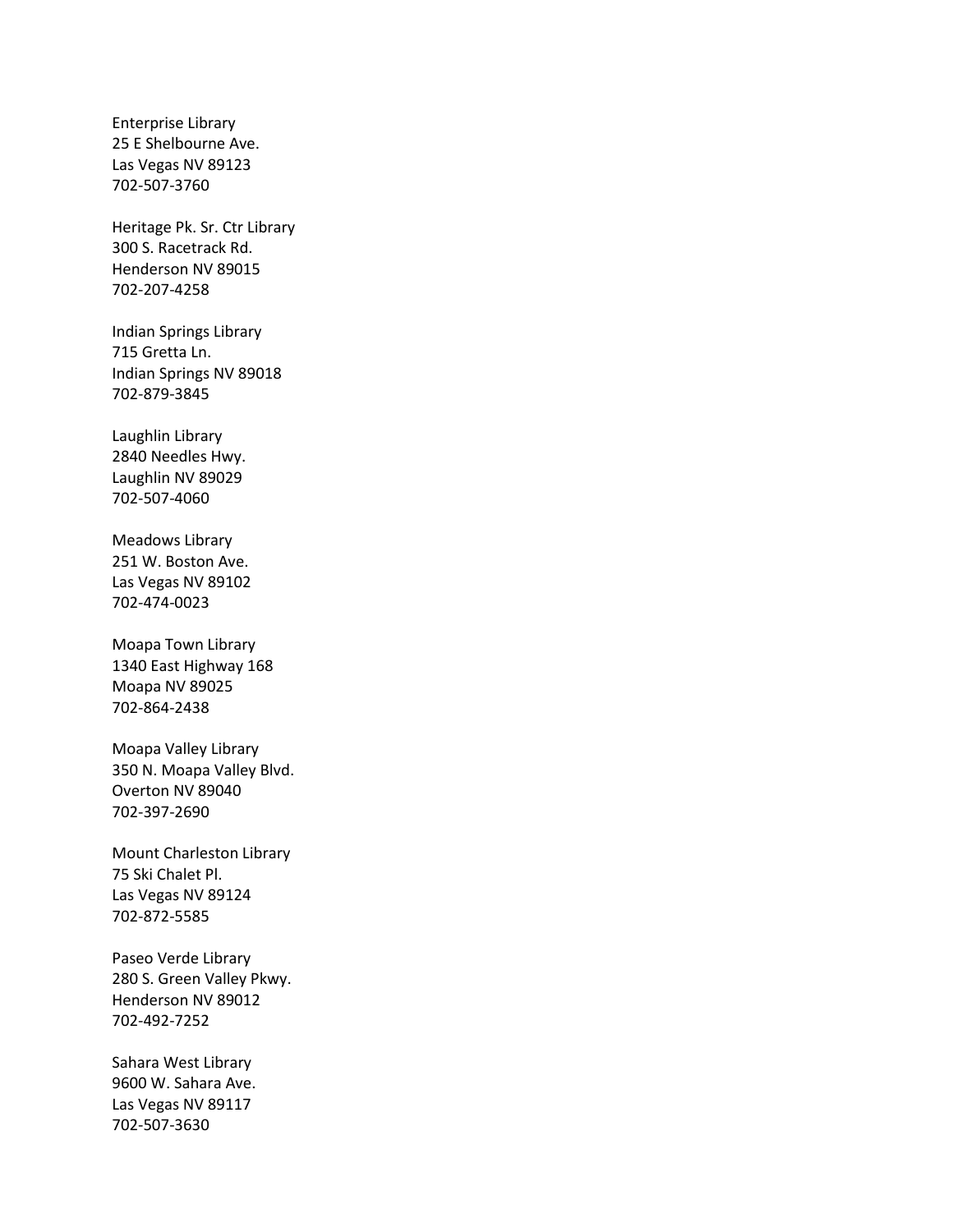Sandy Valley Library 650 W Quartz Ave. Sandy Valley NV 89019 702-723-5333

Searchlight Library 200 Michael Wendell Way Searchlight NV 89046 702-297-1442

Sunrise Library 5400 E. Harris Ave. Las Vegas NV 89110 702-507-3900

Whitney Library 5175 E. Tropicana Ave. Las Vegas NV 89122 702-507-4010

Windmill Library 7060 W. Windmill Ln. Las Vegas NV 89113 702-507-6030

#### **Nye County, NV**

Pahrump Community Library 701 East St. Pahrump NV 89048 775-727-5930

### **Inyo County, CA**

Tecopa Library 408 Tecopa Hot Springs Rd Tecopa CA 92389 760-852-4171

#### **San Bernardino County, CA**

Needles Branch Library 1111 Bailey Ave. Needles CA 92363 760-326-9255

Barstow Branch Library 304 E. Buena Vista St. Barstow CA 92311-2806 760-256-4850